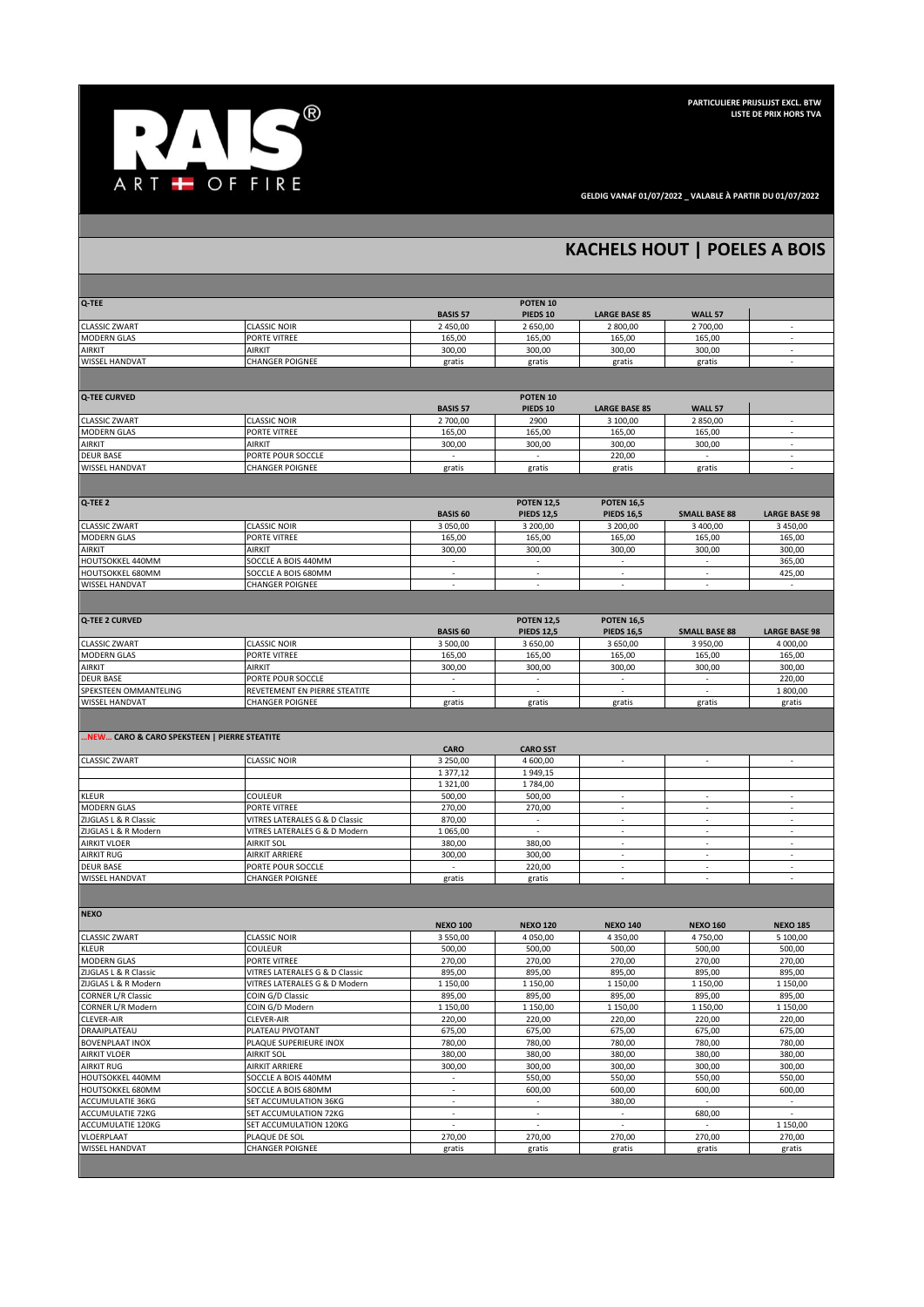| VIVA L                                   |                                                       |                                    |                              |                                                      |                                                      |                                                      |
|------------------------------------------|-------------------------------------------------------|------------------------------------|------------------------------|------------------------------------------------------|------------------------------------------------------|------------------------------------------------------|
| <b>CLASSIC ZWART</b>                     | <b>CLASSIC NOIR</b>                                   | <b>VIVA L 100</b><br>3 500,00      | <b>VIVA L120</b><br>4 000,00 | <b>VIVA L 140</b><br>4 3 5 0 , 0 0                   | <b>VIVA L 160</b><br>4700,00                         | $\overline{\phantom{a}}$                             |
| <b>KLEUR</b>                             | COULEUR                                               | 500,00                             | 500,00                       | 500,00                                               | 500,00                                               |                                                      |
| <b>MODERN GLAS</b>                       | PORTE VITREE                                          | 270,00                             | 270,00                       | 270,00                                               | 270,00                                               | $\overline{\phantom{a}}$                             |
| ZIJGLAS L & R Classic                    | VITRES LATERALES G & D Classic                        | 895,00                             | 895,00                       | 895,00                                               | 895,00                                               |                                                      |
| ZIJGLAS L & R Modern                     | VITRES LATERALES G & D Modern                         | 1 150,00                           | 1 150,00                     | 1 150,00                                             | 1 150,00                                             | $\overline{\phantom{a}}$                             |
| CLEVER-AIR                               | <b>CLEVER-AIR</b><br>PLATEAU PIVOTANT                 | 220,00                             | 220,00                       | 220,00                                               | 220,00                                               | $\overline{\phantom{a}}$                             |
| DRAAIPLATEAU<br>BOVENPLAAT INOX          | PLAQUE SUPERIEURE INOX                                | 675,00<br>780,00                   | 675,00<br>780,00             | 675,00<br>780,00                                     | 675,00<br>780,00                                     | $\overline{\phantom{a}}$                             |
| BOVENPLAAT SPEKSTEEN                     | PLAQUE SUPERIEURE PIERRE STEATITE                     | 600,00                             | 600,00                       | 600,00                                               | 600,00                                               | ÷.                                                   |
| <b>AIRKIT VLOER</b>                      | <b>AIRKIT SOL</b>                                     | 380,00                             | 380,00                       | 380,00                                               | 380,00                                               | $\overline{\phantom{a}}$                             |
| AIRKIT RUG                               | <b>AIRKIT ARRIERE</b>                                 | 300,00                             | 300,00                       | 300,00                                               | 300,00                                               | $\sim$                                               |
| HOUTSOKKEL 440MM                         | SOCCLE A BOIS 440MM                                   | $\overline{\phantom{a}}$           | 600,00                       | 600,00                                               | 600,00                                               | $\overline{\phantom{a}}$                             |
| HOUTSOKKEL 680MM                         | SOCCLE A BOIS 680MM                                   | $\overline{\phantom{a}}$           | 650,00                       | 650,00                                               | 650,00                                               | ÷.                                                   |
| ACCUMULATIE 24KG                         | SET ACCUMULATION 24KG                                 | $\sim$                             | 380,00                       | $\overline{\phantom{a}}$                             | $\sim$                                               | $\sim$                                               |
| <b>ACCUMULATIE 48KG</b>                  | SET ACCUMULATION 48KG                                 | ÷                                  | $\mathcal{L}$                | 500,00                                               | $\sim$                                               | ÷                                                    |
| ACCUMULATIE 96KG<br>VLOERPLAAT           | SET ACCUMULATION 96KG<br>PLAQUE DE SOL                | $\overline{\phantom{a}}$<br>270,00 | $\sim$<br>270,00             | $\overline{\phantom{a}}$<br>270,00                   | 760,00<br>270,00                                     | $\overline{\phantom{a}}$<br>$\sim$                   |
| <b>WISSEL HANDVAT</b>                    | <b>CHANGER POIGNEE</b>                                | gratis                             | gratis                       | gratis                                               | gratis                                               | $\overline{\phantom{a}}$                             |
|                                          |                                                       |                                    |                              |                                                      |                                                      |                                                      |
|                                          |                                                       |                                    |                              |                                                      |                                                      |                                                      |
| Q-BE                                     |                                                       | <b>INBOUW</b><br><b>INSERT</b>     |                              |                                                      |                                                      |                                                      |
| <b>CLASSIC ZWART</b>                     | <b>CLASSIC NOIR</b>                                   | 5 600,00                           | Q-BE 140<br>5 700,00         | Q-BE 180<br>6 500,00                                 |                                                      |                                                      |
| <b>KLEUR</b>                             | <b>COULEUR</b>                                        | $\sim$                             | 500,00                       | 500,00                                               | $\overline{\phantom{a}}$                             | $\overline{\phantom{a}}$                             |
| MODERN GLAS                              | PORTE VITREE                                          | 350,00                             | 270,00                       | 270,00                                               | $\overline{\phantom{a}}$                             | $\overline{\phantom{a}}$                             |
| <b>AIRKIT VLOER</b>                      | <b>AIRKIT SOL</b>                                     | ×.                                 | 350,00                       | 350,00                                               | ä,                                                   |                                                      |
| AIRKIT RUG                               | <b>AIRKIT ARRIERE</b>                                 | $\overline{\phantom{a}}$           | 500,00                       | 500,00                                               |                                                      |                                                      |
| HOUTSOKKEL SMALL                         | SOCCLE A BOIS SMALL                                   | $\overline{\phantom{a}}$           | 550,00                       | 550,00                                               | $\overline{\phantom{a}}$                             | $\overline{\phantom{a}}$                             |
| <b>HOUTSOKKEL LARGE</b>                  | SOCCLE A BOIS LARGE                                   |                                    | 650,00                       | 650,00                                               | $\overline{\phantom{a}}$                             |                                                      |
| <b>ACCUMULATIE 20KG</b>                  | SET ACCUMULATION 20KG                                 | $\overline{\phantom{a}}$           | 220,00                       | $\sim$                                               | $\sim$                                               | $\overline{\phantom{a}}$                             |
| ACCUMULATIE 74KG                         | SET ACCUMULATION 74KG                                 | $\overline{\phantom{a}}$           | $\sim$                       | 695,00                                               | $\overline{\phantom{a}}$                             | $\overline{\phantom{a}}$                             |
| VLOERPLAAT                               | PLAQUE DE SOL                                         | 270,00                             | 270,00                       | 270,00                                               | ÷                                                    | $\sim$                                               |
| <b>WISSEL HANDVAT</b><br>ROOSTER GLEUVEN | <b>CHANGER POIGNEE</b><br><b>GRILLE AVEC RAINURES</b> | $\overline{\phantom{a}}$<br>165,00 | $\sim$<br>$\sim$             | $\overline{\phantom{a}}$<br>$\sim$                   | $\overline{\phantom{a}}$<br>$\overline{\phantom{a}}$ | $\sim$<br>$\sim$                                     |
| <b>ROOSTER GAATJES</b>                   | <b>GRILLE TROUEE</b>                                  | 165,00                             | ÷                            | ÷,                                                   | $\sim$                                               | $\overline{\phantom{a}}$                             |
|                                          |                                                       |                                    |                              |                                                      |                                                      |                                                      |
|                                          |                                                       |                                    |                              |                                                      |                                                      |                                                      |
| <b>PILAR 193</b>                         |                                                       |                                    |                              |                                                      |                                                      |                                                      |
|                                          |                                                       | <b>PILAR 193</b>                   |                              |                                                      |                                                      |                                                      |
| <b>CLASSIC ZWART</b>                     | <b>CLASSIC NOIR</b>                                   | 7 450,00                           | $\sim$                       |                                                      | $\sim$                                               |                                                      |
| KLEUR<br>MODERN GLAS                     | COULEUR                                               | 500,00<br>400,00                   | ×.<br>×,                     | ٠<br>$\overline{\phantom{a}}$                        | ×.<br>×.                                             | $\overline{\phantom{a}}$<br>$\overline{\phantom{a}}$ |
| CLEVER-AIR                               | PORTE VITREE<br>CLEVER-AIR                            | 300,00                             | $\overline{\phantom{a}}$     | $\overline{\phantom{a}}$                             | $\sim$                                               | $\overline{\phantom{a}}$                             |
| <b>ELECTRONIC AIR</b>                    | <b>ELECTRONIC AIR</b>                                 | 760,00                             | $\overline{\phantom{a}}$     | ä,                                                   | $\overline{\phantom{a}}$                             |                                                      |
| DRAAIPLATEAU                             | PLATEAU PIVOTANT                                      | 675,00                             | $\sim$                       | $\overline{\phantom{a}}$                             | $\overline{\phantom{a}}$                             | $\overline{\phantom{a}}$                             |
| BOVENPLAAT INOX                          | PLAQUE SUPERIEURE INOX                                | 1 150,00                           | ä,                           |                                                      | $\overline{\phantom{a}}$                             |                                                      |
| BOVENPLAAT SPEKSTEEN                     | PLAQUE SUPERIEURE PIERRE STEATITE                     | 600,00                             | $\overline{\phantom{a}}$     | $\overline{\phantom{a}}$                             | $\overline{\phantom{a}}$                             | $\overline{\phantom{a}}$                             |
| <b>INOX RING TOPPLAAT</b>                | DETAIL INOX PLAQUE SUPERIEURE                         | 290,00                             | $\overline{\phantom{a}}$     | $\overline{\phantom{a}}$                             | $\overline{\phantom{a}}$                             | $\overline{\phantom{a}}$                             |
| ACCUMULATIE 60KG                         | SET ACCUMULATION 60KG                                 | 500,00                             | $\sim$                       | $\overline{\phantom{a}}$                             | $\sim$                                               | $\overline{\phantom{a}}$                             |
| ACCUMULATIE 120KG                        | SET ACCUMULATION 120KG                                | 950,00                             |                              |                                                      | ä,                                                   |                                                      |
| VLOERPLAAT<br><b>WISSEL HANDVAT</b>      | PLAQUE DE SOL<br><b>CHANGER POIGNEE</b>               | 270,00                             | $\sim$                       | $\overline{\phantom{a}}$                             | $\overline{\phantom{a}}$                             | $\overline{\phantom{a}}$                             |
|                                          |                                                       | gratis                             |                              |                                                      |                                                      |                                                      |
|                                          |                                                       |                                    |                              |                                                      |                                                      |                                                      |
| <b>BIONIC FIRE</b>                       |                                                       | <b>DEUR WIT</b>                    | <b>DEUR ZWART</b>            |                                                      |                                                      |                                                      |
| <b>CLASSIC ZWART</b>                     | <b>CLASSIC NOIR</b>                                   | <b>PORTE BLANC</b><br>6 700,00     | <b>PORTE NOIR</b>            | $\overline{\phantom{a}}$                             | $\sim$                                               | $\sim$                                               |
|                                          |                                                       |                                    | 6 700,00                     |                                                      |                                                      |                                                      |
|                                          |                                                       |                                    |                              |                                                      |                                                      |                                                      |
| NEW JUNO L SPEKSTEEN   PIERRE STEATITE   |                                                       |                                    |                              |                                                      |                                                      |                                                      |
|                                          |                                                       | <b>JUNO L 120</b>                  | <b>JUNO L 160</b>            |                                                      |                                                      |                                                      |
| <b>CLASSIC ZWART</b><br>KLEUR            | <b>CLASSIC NOIR</b><br>COULEUR                        | 5 950,00<br>500,00                 | 7 000,00<br>500,00           | $\overline{\phantom{a}}$<br>$\overline{\phantom{a}}$ | $\sim$<br>×.                                         | $\overline{\phantom{a}}$                             |
| MODERN GLAS                              | PORTE VITREE                                          | 220,00                             | 220,00                       | $\overline{\phantom{a}}$                             | $\sim$                                               | $\overline{\phantom{a}}$                             |
| ZIJGLAS L & R Classic                    | VITRES LATERALES G & D Classic                        | 895,00                             | 895,00                       | $\overline{\phantom{a}}$                             | ×.                                                   | $\overline{\phantom{a}}$                             |
| ZIJGLAS L & R Modern                     | VITRES LATERALES G & D Modern                         | 1 150,00                           | 1 150,00                     | $\overline{\phantom{a}}$                             | $\sim$                                               | $\overline{\phantom{a}}$                             |
| CLEVER-AIR                               | CLEVER-AIR                                            | 220,00                             | 220,00                       | $\overline{\phantom{a}}$                             | ٠                                                    |                                                      |
| DRAAIPLATEAU                             | PLATEAU PIVOTANT                                      | 675,00                             | 675,00                       | $\overline{\phantom{a}}$                             | ٠                                                    |                                                      |
| <b>AIRKIT VLOER</b>                      | <b>AIRKIT SOL</b>                                     | 380,00                             | 380,00                       |                                                      |                                                      |                                                      |
| AIRKIT RUG                               | AIRKIT ARRIERE                                        | 300,00                             | 300,00                       | $\overline{\phantom{a}}$                             | $\overline{\phantom{a}}$                             | $\overline{\phantom{a}}$                             |
| VLOERPLAAT<br>ACCUMULATIE 74KG           | PLAQUE DE SOL<br>SET ACCUMULATION 74KG                | 270,00<br>$\sim$                   | 270,00<br>665,00             | $\overline{\phantom{a}}$                             | $\overline{\phantom{a}}$                             | $\overline{\phantom{a}}$                             |
|                                          |                                                       |                                    |                              |                                                      |                                                      |                                                      |
|                                          |                                                       |                                    |                              |                                                      |                                                      |                                                      |
| 600 MAX HOEK L of R   COIN G ou D        |                                                       |                                    |                              |                                                      |                                                      |                                                      |
| <b>CLASSIC ZWART</b>                     | <b>CLASSIC NOIR</b>                                   | 1 BOX<br>7 600,00                  | 2 BOX<br>8 050,00            | 3 BOX<br>8 500,00                                    |                                                      |                                                      |
| KLEUR                                    | <b>COULEUR</b>                                        | 750,00                             | 750,00                       | 750,00                                               | $\sim$                                               | $\overline{\phantom{a}}$                             |
| MODERN GLAS                              | PORTE VITREE                                          | 500,00                             | 500,00                       | 500,00                                               | $\sim$                                               | $\overline{\phantom{a}}$                             |
| ZIJGLAS L & R Classic                    | VITRES LATERALES G & D Classic                        | gratis                             | gratis                       | gratis                                               |                                                      |                                                      |
| ZIJGLAS L & R Modern                     | VITRES LATERALES G & D Modern                         | gratis                             | gratis                       | gratis                                               |                                                      |                                                      |
| <b>HOUTSOKKEL SMALL</b>                  | SOCCLE A BOIS SMALL                                   | 600,00                             | 600,00                       | 600,00                                               | ×.                                                   | $\overline{\phantom{a}}$                             |
| HOUTSOKKEL LARGE                         | SOCCLE A BOIS LARGE                                   | 700,00                             | 700,00                       | 700,00                                               | $\sim$                                               | $\sim$                                               |
| ACCUMULATIE 60KG                         | SET ACCUMULATION 60KG                                 | $\sim$                             | 600,00                       | $\sim$                                               | ÷.                                                   | $\sim$                                               |
| <b>ACCUMULATIE 120KG</b>                 | SET ACCUMULATION 120KG                                | $\sim$                             | $\overline{\phantom{a}}$     | 1 150,00                                             | $\overline{\phantom{a}}$                             | $\overline{\phantom{a}}$                             |
| VLOERPLAAT                               | PLAQUE DE SOL                                         | 270,00                             | 270,00                       | 270,00                                               | ÷.                                                   | ÷.                                                   |
| WISSEL HANDVAT                           | <b>CHANGER POIGNEE</b>                                | gratis                             | gratis                       | gratis                                               | ٠                                                    | ٠                                                    |
|                                          |                                                       |                                    |                              |                                                      |                                                      |                                                      |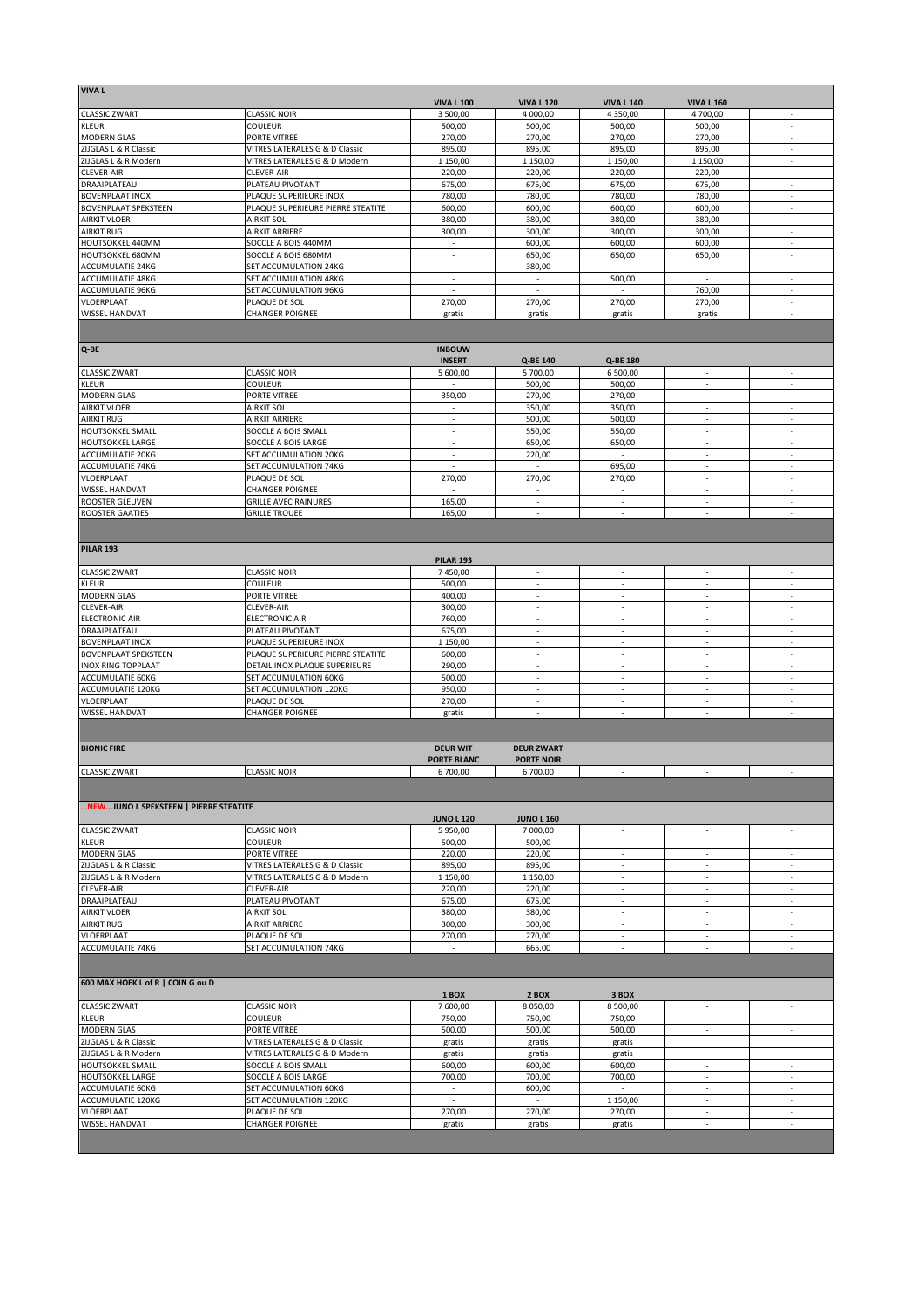

**GELDIG VANAF 01/07/2022 \_ VALABLE À PARTIR DU 01/07/2022** 

## **INZETHAARDEN HOUT | INSERTS A BOIS**

| 500                              |                             |                    | <b>HOEK L</b>            | <b>HOEKR</b>             | 3-ZIJDIG   |                                    |
|----------------------------------|-----------------------------|--------------------|--------------------------|--------------------------|------------|------------------------------------|
|                                  |                             | <b>FRONT</b>       | COIN <sub>G</sub>        | <b>COIND</b>             | 3-COTES    |                                    |
| <b>BASIS ZWART</b>               | <b>CLASSIC NOIR</b>         | 3 000,00           | 3 900,00                 | 3 900,00                 | 5 190,00   | $\overline{\phantom{a}}$           |
| <b>MODERN GLAS</b>               | PORTE VITREE                | 800,00             | 350,00                   | 350,00                   | 450,00     |                                    |
| ROOSTER GLEUVEN                  | <b>GRILLE AVEC RAINURES</b> | 270,00             | 270,00                   | 270,00                   | 270,00     | $\overline{\phantom{a}}$           |
| <b>ROOSTER GAATJES</b>           | <b>GRILLE TROUEE</b>        | 270,00             | 270,00                   | 270,00                   | 270,00     | $\overline{\phantom{a}}$           |
| <b>AIRKIT ZWART</b>              | <b>AIRKIT NOIR</b>          | inbegrepen         | inbegrepen               | inbegrepen               | inbegrepen | $\overline{\phantom{a}}$           |
| KADER 4CM                        | CADRE 4CM                   | gratis             | gratis                   | gratis                   | gratis     | $\overline{\phantom{a}}$           |
|                                  |                             |                    |                          |                          |            |                                    |
| 600                              |                             |                    | <b>HOEK L</b>            | <b>HOEKR</b>             | 3-ZIJDIG   |                                    |
|                                  |                             | <b>FRONT</b>       | COIN <sub>G</sub>        | <b>COIND</b>             | 3-COTES    |                                    |
| <b>BASIS ZWART</b>               | <b>CLASSIC NOIR</b>         | 3 3 5 0,00         | 4 350,00                 | 4 350,00                 | 5 600,00   | $\overline{\phantom{a}}$           |
| <b>MODERN GLAS</b>               | <b>PORTE VITREE</b>         | 800,00             | 350,00                   | 350,00                   | 450,00     |                                    |
| ROOSTER GLEUVEN                  | <b>GRILLE AVEC RAINURES</b> | 270,00             | 270,00                   | 270,00                   | 270,00     | $\overline{a}$                     |
| <b>ROOSTER GAATJES</b>           | <b>GRILLE TROUEE</b>        | 270,00             | 270,00                   | 270,00                   | 270,00     | $\overline{\phantom{a}}$           |
| <b>AIRKIT ZWART</b>              | <b>AIRKIT NOIR</b>          | inbegrepen         | inbegrepen               | inbegrepen               | inbegrepen | $\overline{a}$                     |
| KADER 4CM                        | CADRE 4CM                   | gratis             | gratis                   | gratis                   | gratis     | $\overline{\phantom{a}}$           |
|                                  |                             |                    |                          |                          |            |                                    |
| 700                              |                             |                    |                          |                          |            |                                    |
|                                  |                             | <b>FRONT</b>       |                          |                          |            |                                    |
| <b>BASIS ZWART</b>               | <b>CLASSIC NOIR</b>         | 3 250,00           | $\sim$                   | $\sim$                   | $\sim$     | $\sim$                             |
| MODERN GLAS                      | PORTE VITREE                | 800,00             |                          | ٠                        |            |                                    |
| ROOSTER GLEUVEN                  | <b>GRILLE AVEC RAINURES</b> | 270,00             | $\sim$                   | $\overline{\phantom{a}}$ | $\sim$     | $\overline{\phantom{a}}$           |
| <b>ROOSTER GAATJES</b>           | <b>GRILLE TROUEE</b>        | 270,00             | ×.                       | $\overline{\phantom{a}}$ | $\sim$     | $\overline{\phantom{a}}$           |
| <b>AIRKIT ZWART</b>              | <b>AIRKIT NOIR</b>          | 270,00             | ٠                        | ٠                        | ×.         | $\overline{\phantom{a}}$<br>$\sim$ |
| KADER 4CM                        | CADRE 4CM                   | gratis             | $\sim$                   | $\overline{\phantom{a}}$ | $\sim$     |                                    |
|                                  |                             |                    |                          |                          |            |                                    |
| 900                              |                             | <b>FRONT</b>       |                          |                          |            |                                    |
| <b>BASIS ZWART</b>               | <b>CLASSIC NOIR</b>         | 3 450,00           | $\sim$                   | $\sim$                   | $\sim$     | $\sim$                             |
| <b>MODERN GLAS</b>               | PORTE VITREE                | 1 000,00           | $\sim$                   | $\overline{\phantom{a}}$ | $\sim$     | $\overline{\phantom{a}}$           |
| ROOSTER GLEUVEN                  | <b>GRILLE AVEC RAINURES</b> | 380,00             | ÷.                       | ÷                        | ÷          | ÷,                                 |
| <b>ROOSTER GAATJES</b>           | <b>GRILLE TROUEE</b>        | 380,00             | $\sim$                   | $\sim$                   | $\sim$     | $\overline{\phantom{a}}$           |
| <b>AIRKIT ZWART</b>              | <b>AIRKIT NOIR</b>          | 270,00             | ٠                        | ٠                        | ×.         | $\overline{\phantom{a}}$           |
| KADER 4CM                        | CADRE 4CM                   | gratis             | $\overline{\phantom{a}}$ | $\overline{\phantom{a}}$ | $\sim$     | $\overline{\phantom{a}}$           |
|                                  |                             |                    |                          |                          |            |                                    |
| 2:1 DOORKIJK   DOUBLE FACE       |                             | <b>DOORKIJK</b>    |                          |                          |            |                                    |
|                                  |                             | <b>DOUBLE FACE</b> |                          |                          |            |                                    |
| <b>BASIS ZWART</b>               | <b>CLASSIC NOIR</b>         | 4 750,00           | $\sim$                   | $\overline{\phantom{a}}$ | $\sim$     | $\overline{\phantom{a}}$           |
| <b>MODERN GLAS FRONT</b>         | PORTE VITREE FRONT          | 185,00             |                          | ٠                        | ٠          | ٠                                  |
| MODERN GLAS BACK                 | PORTE VITREE BACK           | 185,00             | ÷.                       | ÷                        | ÷.         | ÷                                  |
| ROOSTER GLEUVEN                  | <b>GRILLE AVEC RAINURES</b> | 270,00             | $\sim$                   | $\epsilon$               | $\sim$     | $\overline{\phantom{a}}$           |
| <b>ROOSTER GAATJES</b>           | <b>GRILLE TROUEE</b>        | 270,00             |                          | ä,                       | ä,         | ä,                                 |
| KIT SCHARNIEREN R                | KIT CHARNIERES DROITE       | 390,00             | $\sim$                   | $\sim$                   | $\sim$     | $\overline{\phantom{a}}$           |
| SET VERSTELBARE VOETEN MET STOEL | PIEDS REGLABLE AVEC PLATEAU | 395,00             |                          |                          |            |                                    |
| <b>AIRKIT ZWART</b>              | <b>AIRKIT NOIR</b>          | inbegrepen         | $\sim$                   | $\sim$                   | ÷.         | ÷.                                 |
|                                  |                             |                    |                          |                          |            |                                    |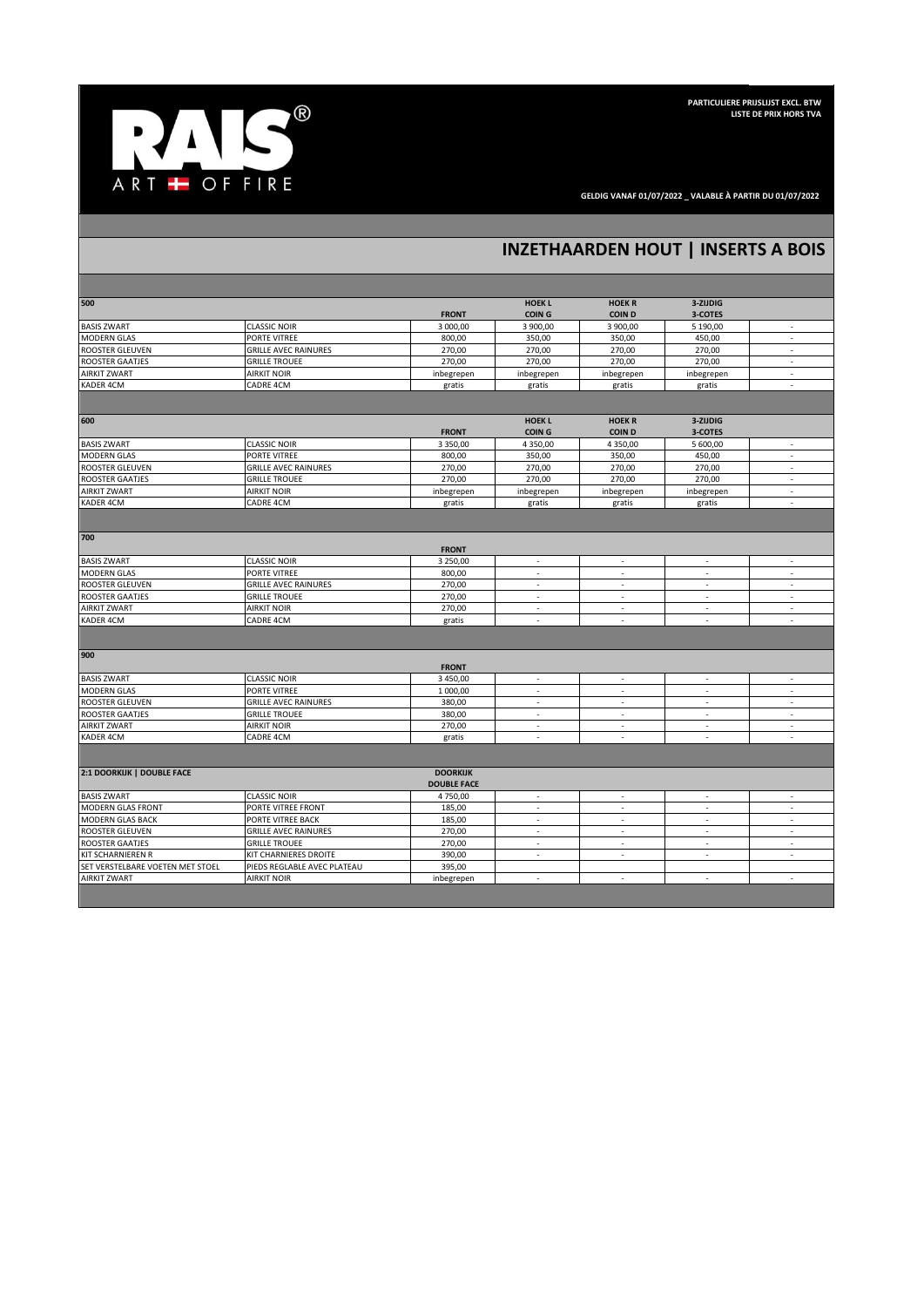

**GELDIG VANAF 01/07/2022 \_ VALABLE À PARTIR DU 01/07/2022** 

## **INBOUWHAARDEN HOUT | FOYER A BOIS**

| VISIO 1                          |                                 |                 |                          |                          |                          |                          |
|----------------------------------|---------------------------------|-----------------|--------------------------|--------------------------|--------------------------|--------------------------|
| INOX ZONDER KADER                | <b>RVS SANS CADRE</b>           | 7 300,00        |                          | $\overline{\phantom{a}}$ |                          |                          |
| INOX INCL. KADER 4 ZIJDIG        | RVS CADRE INCL. 4 COTES         | 8 100,00        | $\sim$                   | $\overline{\phantom{a}}$ | $\sim$                   | $\overline{\phantom{a}}$ |
| ZWART ZONDER KADER               | <b>NOIR SANS CADRE</b>          | 7 150,00        | ÷,                       | $\overline{\phantom{a}}$ |                          |                          |
| ZWART INCL. KADER 4 ZIJDIG       | NOIR CADRE INCL. 4 COTES        | 7 700,00        | ×.                       | $\mathcal{L}$            | ÷.                       | $\mathcal{L}$            |
| SET ACCUMULATIE 154KG            | SET ACCUMULATION 154KG          | 1700,00         | ×.                       | $\sim$                   | $\sim$                   | $\sim$                   |
| HANDVAT INOX/ZWART               | POIGNEE RVS/NOIR                | gratis          | ÷.                       | ÷                        | ÷.                       | ÷                        |
|                                  |                                 |                 |                          |                          |                          |                          |
| VISIO 2 HOEK L/R   COIN G/D      |                                 |                 |                          |                          |                          |                          |
|                                  |                                 | <b>STANDARD</b> | LARGE                    |                          |                          |                          |
| INOX ZONDER KADER                | <b>RVS SANS CADRE</b>           | 7 700,00        | 9 9 5 0,00               | $\overline{\phantom{a}}$ | $\sim$                   | $\overline{\phantom{a}}$ |
| INOX INCL. KADER 6 ZIJDIG        | RVS CADRE INCL. 6 COTES         | 8 500,00        | 11 000,00                | $\sim$                   | $\sim$                   | $\mathbb{Z}^2$           |
| ZWART ZONDER KADER               | <b>NOIR SANS CADRE</b>          | 7 550,00        | 9 700,00                 | $\overline{a}$           |                          | ÷                        |
| ZWART INCL. KADER 6 ZIJDIG       | NOIR CADRE INCL. 6 COTES        | 8 100,00        | 10 500,00                | $\overline{\phantom{a}}$ | $\overline{\phantom{a}}$ | $\overline{\phantom{a}}$ |
| SET ACCUMULATIE 84KG             | <b>SET ACCUMULATION 84KG</b>    | 850,00          | $\sim$                   | $\overline{\phantom{a}}$ | ×.                       | $\overline{\phantom{a}}$ |
| HANDVAT INOX/ZWART               | POIGNEE RVS/NOIR                | gratis          | gratis                   | $\mathcal{L}$            | ÷.                       | $\mathcal{L}$            |
|                                  |                                 |                 |                          |                          |                          |                          |
| VISIO 2:1 DOORKIJK   DOUBLE FACE |                                 |                 |                          |                          |                          |                          |
| INOX ZONDER KADER                | <b>RVS SANS CADRE</b>           | 8 000,00        | $\sim$                   | $\overline{\phantom{a}}$ |                          | $\overline{\phantom{a}}$ |
| INOX INCL. KADER 6 ZIJDIG        | RVS CADRE INCL. 6 COTES         | 8 850,00        | $\overline{\phantom{a}}$ | $\overline{\phantom{a}}$ | $\sim$                   | $\overline{\phantom{a}}$ |
| ZWART ZONDER KADER               | <b>NOIR SANS CADRE</b>          | 7 350,00        | $\sim$                   | $\sim$                   | $\sim$                   | $\sim$                   |
| ZWART INCL. KADER 6 ZIJDIG       | NOIR CADRE INCL. 6 COTES        | 8 400,00        | $\sim$                   | $\overline{\phantom{a}}$ | ٠                        | $\overline{\phantom{a}}$ |
| HANDVAT INOX/ZWART               | POIGNEE RVS/NOIR                | gratis          | ÷.                       | $\sim$                   | ÷.                       | $\sim$                   |
|                                  |                                 |                 |                          |                          |                          |                          |
|                                  |                                 |                 |                          |                          |                          |                          |
| VISIO 3: 3-ZIJDIG   3-FACES      |                                 | <b>STANDARD</b> | <b>LARGE</b>             |                          |                          |                          |
| INOX ZONDER KADER                | <b>RVS SANS CADRE</b>           | 8 000,00        | 10 400,00                | $\overline{\phantom{a}}$ | $\sim$                   | $\sim$                   |
| INOX INCL. KADER 8 ZIJDIG        | RVS CADRE INCL. 8 COTES         | 8 850,00        | 11 450,00                | $\sim$                   | $\sim$                   | $\overline{\phantom{a}}$ |
| ZWART ZONDER KADER               | <b>NOIR SANS CADRE</b>          | 7850,00         | 10 150,00                | $\mathcal{L}$            | ÷                        | $\sim$                   |
| ZWART INCL. KADER 8 ZIJDIG       | NOIR CADRE INCL. 8 COTES        | 8 400,00        | 10 900,00                | $\sim$                   | $\sim$                   | $\overline{\phantom{a}}$ |
| SET ACCUMULATIE 42KG             | SET ACCUMULATION 42KG           | 500,00          |                          | ÷.                       |                          | $\sim$                   |
| HANDVAT INOX/ZWART               | POIGNEE RVS/NOIR                | gratis          | gratis                   | ÷                        | ÷.                       | ÷                        |
|                                  |                                 |                 |                          |                          |                          |                          |
|                                  |                                 |                 |                          |                          |                          |                          |
| VISIO 3.1: ROOM DEVIDER          |                                 |                 |                          |                          |                          |                          |
| INOX ZONDER KADER                | <b>RVS SANS CADRE</b>           | 9 200,00        | $\overline{\phantom{a}}$ | $\overline{\phantom{a}}$ | $\sim$                   | $\sim$                   |
| INOX INCL. KADER 8 ZIJDIG        | RVS CADRE INCL. 8 COTES         | 10 000,00       | ×.                       | $\overline{\phantom{a}}$ | $\sim$                   | $\overline{\phantom{a}}$ |
| ZWART ZONDER KADER               | <b>NOIR SANS CADRE</b>          | 9 100,00        | ÷.                       | ÷.                       | ÷.                       | ÷.                       |
| ZWART INCL. KADER 8 ZIJDIG       | NOIR CADRE INCL. 8 COTES        | 9 650,00        | $\overline{\phantom{a}}$ | $\sim$                   | $\sim$                   | $\sim$                   |
| SET ACCUMULATIE 42KG             | SET ACCUMULATION 42KG           | $\sim$          | ÷.                       | $\sim$                   | ÷.                       | $\sim$                   |
| HANDVAT INOX/ZWART               | POIGNEE RVS/NOIR                |                 | ÷.                       | $\sim$                   | $\overline{\phantom{a}}$ | ÷.                       |
|                                  |                                 | gratis          |                          |                          |                          |                          |
|                                  |                                 |                 |                          |                          |                          |                          |
| NEWVISIO 3: UNIQ                 |                                 |                 |                          |                          |                          |                          |
| ZWART INCL. ZWART KADER 3 ZIJDIG | NOIR - CADRE NOIR INCL. 3 COTES | 9 400,00        | $\sim$                   | $\sim$                   | $\sim$                   | $\overline{\phantom{a}}$ |
| ZWART INCL. INOX KADER 3 ZIJDIG  | NOIR - CADRE RVS INCL. 3 COTES  | 9 600,00        | ÷.                       | $\epsilon$               | $\sim$                   | $\epsilon$               |
| INOX INCL. INOX KADER 3 ZIJDIG   | RVS - CADRE RVS INCL. 3 COTES   | 9 800,00        | ٠                        |                          |                          |                          |
|                                  |                                 |                 |                          |                          |                          |                          |
|                                  |                                 |                 |                          |                          |                          |                          |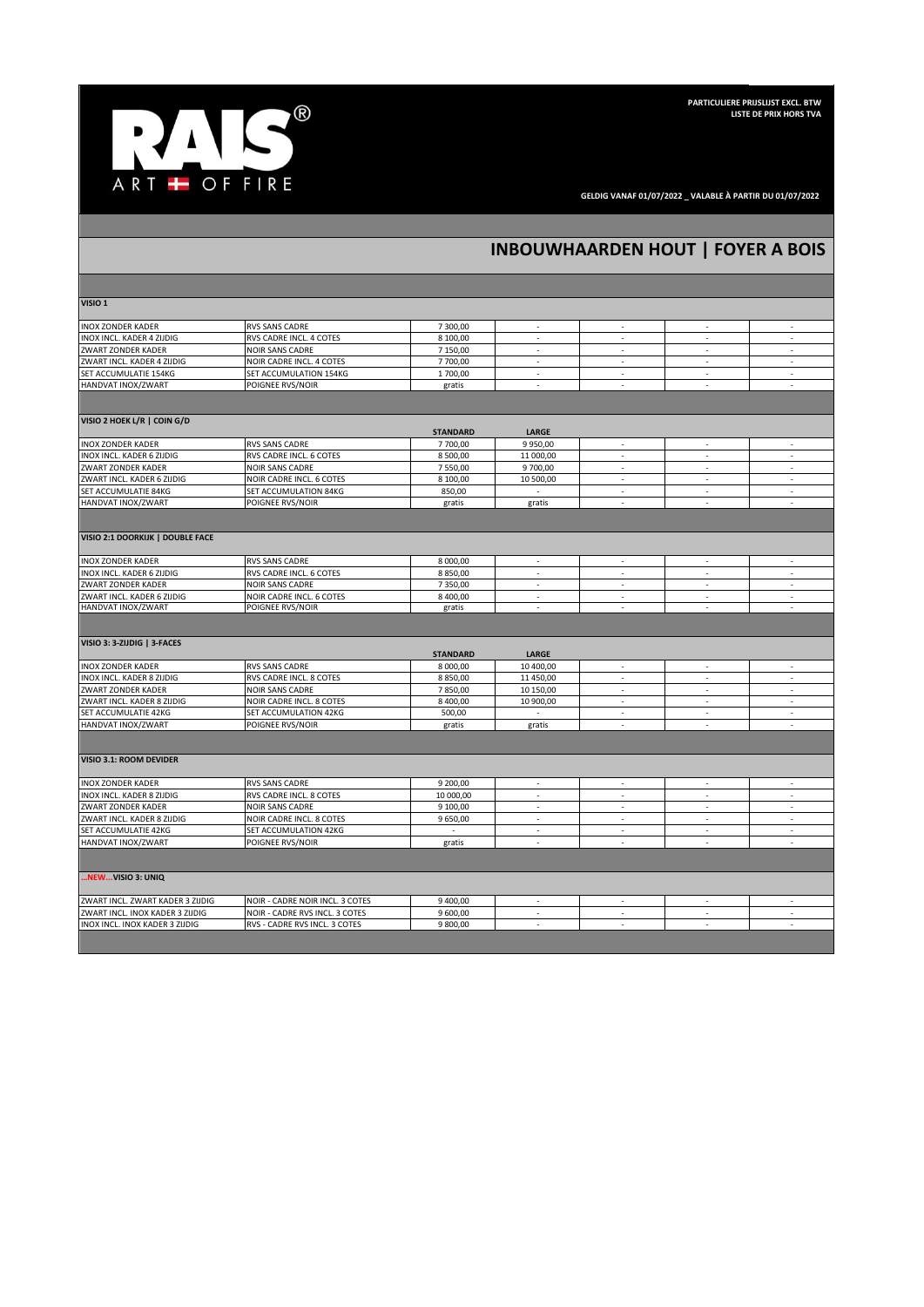

**GELDIG VANAF 01/07/2022 \_ VALABLE À PARTIR DU 01/07/2022** 

#### **ACCESSOIRES HOUT | BOIS**

| <b>HAARDSTELLEN   USTENCILE</b>                    |                                          | <b>INOX HANDVAT</b> | <b>LEDEREN HANDVAT</b>   |                          |        |                          |
|----------------------------------------------------|------------------------------------------|---------------------|--------------------------|--------------------------|--------|--------------------------|
|                                                    |                                          | <b>POIGNEE INOX</b> | <b>POIGNEE EN CUIR</b>   |                          |        |                          |
| <b>BUTEO STAAND ZWART</b>                          | <b>BUTEO SUR PIED NOIR</b>               | 250.00              | 650.00                   | $\overline{\phantom{a}}$ | ×.     | ÷.                       |
| <b>BUTEO HANGEND ZWART</b>                         | <b>BUTEO A SUSPENDRE NOIR</b>            | 250.00              | 650.00                   |                          |        |                          |
| TETRA STAAND ZWART                                 | TETRA SUR PIED NOIR                      | 250,00              | 650,00                   | $\overline{\phantom{a}}$ | ٠      | ٠                        |
| <b>TETRA HANGEND ZWART</b>                         | TETRA A SUSPENDRE NOIR                   | 250,00              | 650,00                   |                          | ÷.     | ÷.                       |
| SOLO STAAND INOX (enkel pook)                      | SOLO SUR PIED INOX (seulement tissonier) | 285,00              |                          |                          |        |                          |
| SOLO STAAND INOX                                   | <b>SOLO SUR PIED INOX</b>                | 420.00              | ÷.                       | $\overline{\phantom{a}}$ | ×.     | $\overline{\phantom{a}}$ |
| WALL STAAND ZWART                                  | WALL SUR PIED NOIR                       | 500,00              | ÷.                       |                          | ×.     | $\overline{\phantom{a}}$ |
| WALL HANGEND ZWART                                 | WALL A SUSPENDRE NOIR                    | 500.00              | $\sim$                   | $\overline{\phantom{a}}$ | ×.     | ٠                        |
|                                                    |                                          |                     |                          |                          |        |                          |
| OPBERGEN AANMAAKBLOKJES   STOCKAGE POUR ALLUME-FEU |                                          | <b>BRUIN LEDER</b>  | <b>ZWART LEDER</b>       |                          |        |                          |
|                                                    |                                          | <b>CUIR BRUN</b>    | <b>CUIR NOIR</b>         |                          |        |                          |
| <b>LIGHTNING OPBERGDOOS</b>                        | LIGHTNING BOITE DE STOCKAGE              | 320.00              | 320.00                   | ٠                        | $\sim$ | $\sim$                   |
|                                                    |                                          |                     |                          |                          |        |                          |
| <b>HOUTMAND   PANIER A BOIS</b>                    |                                          | <b>BRUIN LEDER</b>  | <b>ZWART LEDER</b>       |                          |        |                          |
|                                                    |                                          | <b>CUIR BRUN</b>    | <b>CUIR NOIR</b>         |                          |        |                          |
| CARRY ZWART MET LEDEREN HANDVATEN                  | CARRY NOIR AVEC POIGNEE EN CUIR          | 585,00              | 585,00                   |                          | $\sim$ | $\overline{\phantom{a}}$ |
| CARRY WIT MET LEDEREN HANDVATEN                    | CARRY BLANC AVEC POIGNEE EN CUIR         | 585,00              | 585,00                   |                          | ٠      |                          |
| WOODY DRAAGZAK                                     | WOODY SAC A BOIS                         | 320.00              | 320.00                   |                          |        |                          |
|                                                    |                                          |                     |                          |                          |        |                          |
| <b>HOUTOPSLAG   STOCKAGE DE BOIS</b>               |                                          |                     |                          |                          |        |                          |
| WOODBOX NATURAL OAK                                | WOODBOX NATURAL OAK                      | 450,00              | $\overline{\phantom{a}}$ | $\overline{\phantom{a}}$ | $\sim$ | $\overline{\phantom{a}}$ |
| WOODBOX SMOKED OAK                                 | WOODBOX SMOKED OAK                       | 450,00              | ÷.                       | ÷                        | ×.     | ÷.                       |
| WOODFRAME NATURAL OAK                              | WOODFRAME NATURAL OAK                    | 550,00              | ٠                        |                          | ٠      |                          |
| WOODFRAME SMOKED OAK                               | WOODFRAME SMOKED OAK                     | 550,00              | ÷.                       | ÷.                       | ٠      | $\overline{\phantom{a}}$ |
| WOODRACK ZWART STAAL 2 ELEMENTEN                   | <b>WOODRACK ACIER NOIR 2 ELEMENTS</b>    | 450,00              |                          |                          |        |                          |
| WOODRACK ZWART STAAL 3 ELEMENTEN                   | WOODRACK ACIER NOIR 3 ELEMENTS           | 625.00              |                          |                          |        |                          |
|                                                    |                                          |                     |                          |                          |        |                          |
| WOODWALL STAAL WIT/ZWART   ACIER BLANC/NOIR        |                                          | LAAG                | <b>HOOG</b>              |                          |        |                          |
|                                                    |                                          | <b>BAS</b>          | <b>HAUT</b>              |                          |        |                          |
| WOODWALL EXCL. MUURBESCHERMING                     | WOODWALL EXCL. PROTECTION DU MUR         | 325,00              | 415,00                   |                          | ٠      | $\overline{\phantom{a}}$ |
| WOODWALL INCL. MUURBESCHERMING                     | WOODWALL INCL. PROTECTION DU MUR         | 470,00              | 650,00                   |                          | ٠      |                          |
| WOODWALL VRIJSTAAND                                | <b>WOODWALL SUR PIED</b>                 | 615,00              | 775,00                   |                          | ٠      |                          |
| WOODWALL VRIJSTAAND, ACCESSOIRES                   | WOODWALL SUR PIED AVEC ACCESSOIRES       | 815,00              | 925,00                   | $\overline{\phantom{a}}$ | ×.     | $\overline{\phantom{a}}$ |
|                                                    |                                          |                     |                          |                          |        |                          |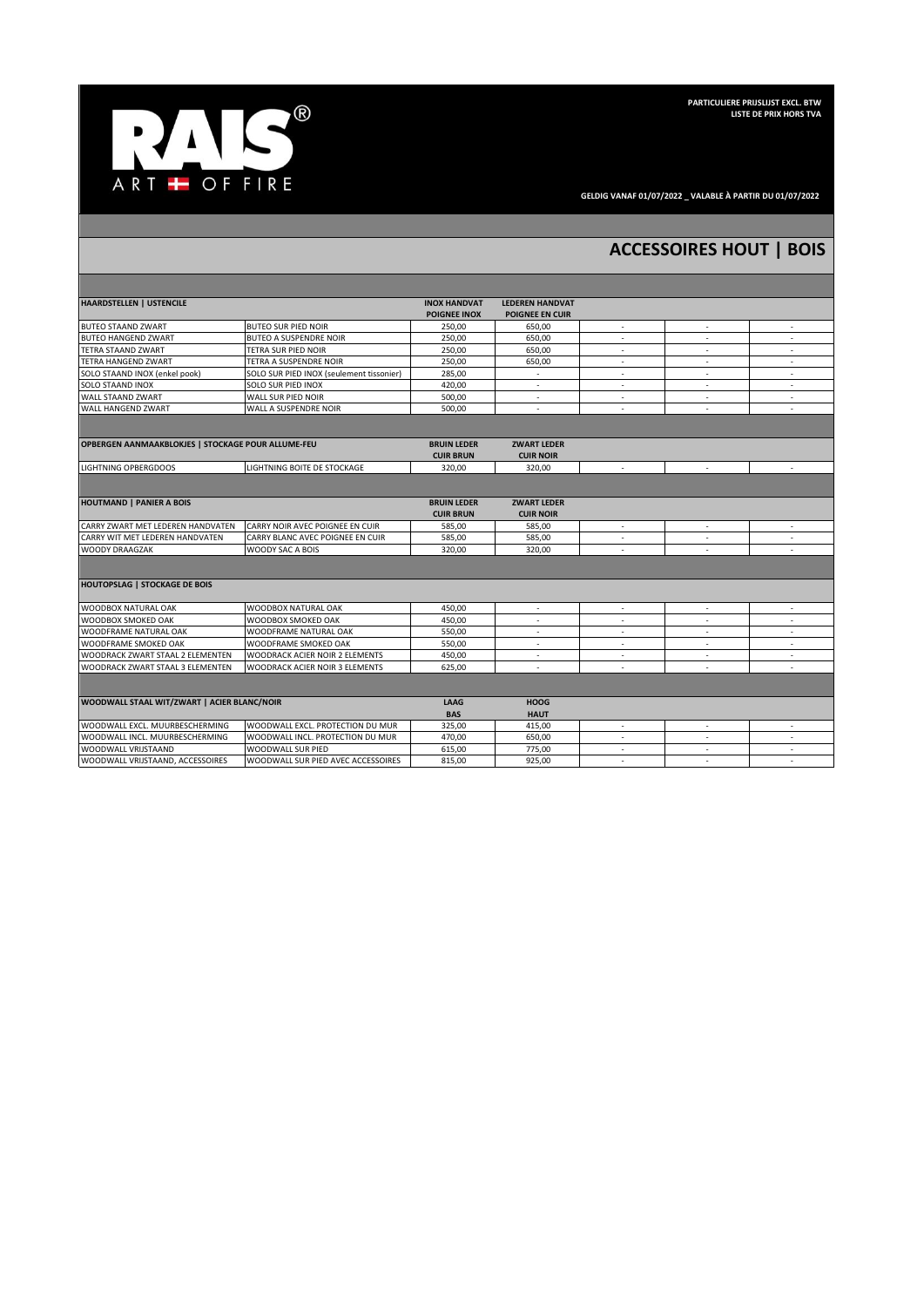

**GELDIG VANAF 01/07/2022 \_ VALABLE À PARTIR DU 01/07/2022** 

## **KACHELS GAS | POELLES A GAZ**

| Q-TEE 2                                   |                                |                                    | <b>POTEN 12,5</b> | <b>POTEN 16,5</b>        |                          |                          |
|-------------------------------------------|--------------------------------|------------------------------------|-------------------|--------------------------|--------------------------|--------------------------|
|                                           |                                | <b>BASIS 60</b>                    | <b>PIEDS 12,5</b> | <b>PIEDS 16,5</b>        | <b>SMALL BASE 88</b>     | <b>LARGE BASE 98</b>     |
| <b>CLASSIC ZWART</b>                      | <b>CLASSIC NOIR</b>            | 4 100,00                           | 4 250,00          | 4 250,00                 | 4 4 5 0,00               | 4 500,00                 |
| MODERN GLAS                               | PORTE VITREE                   | 165,00                             | 165,00            | 165,00                   | 165,00                   | 165,00                   |
| HOUTSOKKEL 440MM                          | SOCCLE A BOIS 440MM            |                                    |                   |                          |                          | 365,00                   |
| HOUTSOKKEL 680MM                          | SOCCLE A BOIS 680MM            | ÷.                                 | ÷.                | ÷                        | ÷.                       | 425,00                   |
|                                           |                                |                                    |                   |                          |                          |                          |
| <b>Q-TEE 2 CURVED</b>                     |                                |                                    | <b>POTEN 12,5</b> | <b>POTEN 16,5</b>        |                          |                          |
|                                           |                                | <b>BASIS 60</b>                    | <b>PIEDS 12,5</b> | <b>PIEDS 16,5</b>        | <b>SMALL BASE 88</b>     | <b>LARGE BASE 98</b>     |
| <b>CLASSIC ZWART</b>                      | <b>CLASSIC NOIR</b>            | 4 550,00                           | 4 700,00          | 4 700,00                 | 5 000,00                 | 5 050,00                 |
| MODERN GLAS                               | PORTE VITREE                   | 165,00                             | 165,00            | 165,00                   | 165,00                   | 165,00                   |
|                                           |                                |                                    |                   |                          |                          |                          |
| <b>NEXO</b>                               |                                |                                    |                   |                          |                          |                          |
|                                           |                                | <b>NEXO 100</b>                    | <b>NEXO 120</b>   | <b>NEXO 140</b>          | <b>NEXO 160</b>          | <b>NEXO 185</b>          |
| <b>CLASSIC ZWART</b>                      | <b>CLASSIC NOIR</b>            | 4 600,00                           | 5 100,00          | 5 400,00                 | 5 800,00                 | 6 150,00                 |
| <b>KLEUR</b>                              | COULEUR                        | 500,00                             | 500,00            | 500,00                   | 500,00                   | 500,00                   |
| MODERN GLAS                               | PORTE VITREE                   | 270,00                             | 270,00            | 270,00                   | 270,00                   | 270,00                   |
| ZIJGLAS L & R Classic                     | VITRES LATERALES G & D Classic | 895,00                             | 895,00            | 895,00                   | 895,00                   | 895,00                   |
| ZIJGLAS L & R Modern                      | VITRES LATERALES G & D Modern  | 1 150,00                           | 1 150,00          | 1 150,00                 | 1 150,00                 | 1 150,00                 |
| <b>CORNER L/R</b>                         | COIN G/D                       | 870,00                             | 870,00            | 870,00                   | 870,00                   | 870,00                   |
| HOUTSOKKEL 440MM                          | SOCCLE A BOIS 440MM            | $\overline{\phantom{a}}$           | 550,00            | 550.00                   | 550.00                   | 550,00                   |
| HOUTSOKKEL 680MM                          | SOCCLE A BOIS 680MM            | $\overline{\phantom{a}}$           | 650.00            | 650.00                   | 650.00                   | 650.00                   |
| ACCUMULATIE 36KG                          | SET ACCUMULATION 36KG          | $\overline{\phantom{a}}$           | $\sim$            | 380,00                   | $\sim$                   | $\sim$                   |
| ACCUMULATIE 72KG                          | SET ACCUMULATION 72KG          | $\overline{\phantom{a}}$<br>$\sim$ | ÷.                | ä,<br>÷                  | 680,00                   |                          |
| ACCUMULATIE 120KG                         | SET ACCUMULATION 120KG         |                                    |                   |                          |                          | 1 150,00                 |
|                                           |                                |                                    |                   |                          |                          |                          |
| <b>VIVAL</b>                              |                                |                                    |                   |                          |                          |                          |
|                                           |                                | <b>VIVA L 100</b>                  | <b>VIVA L120</b>  | <b>VIVA L 140</b>        | <b>VIVA L 160</b>        |                          |
| <b>CLASSIC ZWART</b>                      | <b>CLASSIC NOIR</b>            | 4 550,00                           | 5 050,00          | 5 400,00                 | 5750,00                  |                          |
| <b>KLEUR</b>                              | COULEUR                        | 500,00                             | 500,00            | 500,00                   | 500,00                   | $\sim$                   |
| <b>MODERN GLAS</b>                        | <b>PORTE VITREE</b>            | 270.00                             | 270.00            | 270.00                   | 270.00                   |                          |
| ZIJGLAS L & R Classic                     | VITRES LATERALES G & D Classic | 895,00                             | 895,00            | 895,00                   | 895,00                   | $\overline{\phantom{a}}$ |
| ZIJGLAS L & R Modern                      | VITRES LATERALES G & D Modern  | 1 300,00                           | 1 300,00          | 1 300,00                 | 1 300,00                 | $\sim$                   |
| HOUTSOKKEL 440MM                          | SOCCLE A BOIS 440MM            | $\sim$                             | $\sim$            | $\sim$                   | $\sim$                   | $\sim$                   |
| HOUTSOKKEL 680MM                          | SOCCLE A BOIS 680MM            | ٠                                  | 650,00            | $\overline{\phantom{a}}$ | $\overline{\phantom{a}}$ | $\overline{\phantom{a}}$ |
| ACCUMULATIE 24KG                          | SET ACCUMULATION 24KG          | $\sim$                             | 380,00            | $\sim$                   | $\sim$                   | $\sim$                   |
| ACCUMULATIE 48KG                          | SET ACCUMULATION 48KG          | ٠                                  | ×.                | 500,00                   | ×.                       | $\overline{\phantom{a}}$ |
| <b>ACCUMULATIE 96KG</b>                   | SET ACCUMULATION 96KG          | $\sim$                             | $\sim$            | $\overline{a}$           | 760,00                   | $\sim$                   |
|                                           |                                |                                    |                   |                          |                          |                          |
| <b>WISSELSTUKKEN   PIECES DE RECHANGE</b> |                                |                                    |                   |                          |                          |                          |
|                                           |                                | Q-TEE 2                            | <b>NEXO</b>       | <b>VIVAL</b>             |                          |                          |
| <b>220V STROOM ADAPTOR</b>                | <b>220V ADAPTATEUR COURANT</b> | 165,00                             | 165,00            | 165.00                   | $\sim$                   | $\sim$                   |
| WIFI BOX                                  | <b>BOX WIFI</b>                | 490,00                             | 490,00            | 490,00                   | ×.                       | $\overline{\phantom{a}}$ |
| ONTVANGER                                 | <b>RECEPTEUR</b>               | 275,00                             | 275,00            | 275,00                   | ×.                       | $\overline{\phantom{a}}$ |
| AFSTANDSBEDIENING                         | TELECOMMANDE                   | 325,00                             | 325,00            | 325,00                   | $\sim$                   | $\overline{\phantom{a}}$ |
| WAAKVLAM                                  | VEILLEUSE                      | 20,00                              | 20,00             | 20,00                    | ٠                        | $\overline{\phantom{a}}$ |
| <b>OMBOUWKIT PROPAAN</b>                  | <b>SET PROPANE</b>             | 55,00                              | 55,00             | 55,00                    | ×.                       | ٠                        |
|                                           |                                |                                    |                   |                          |                          |                          |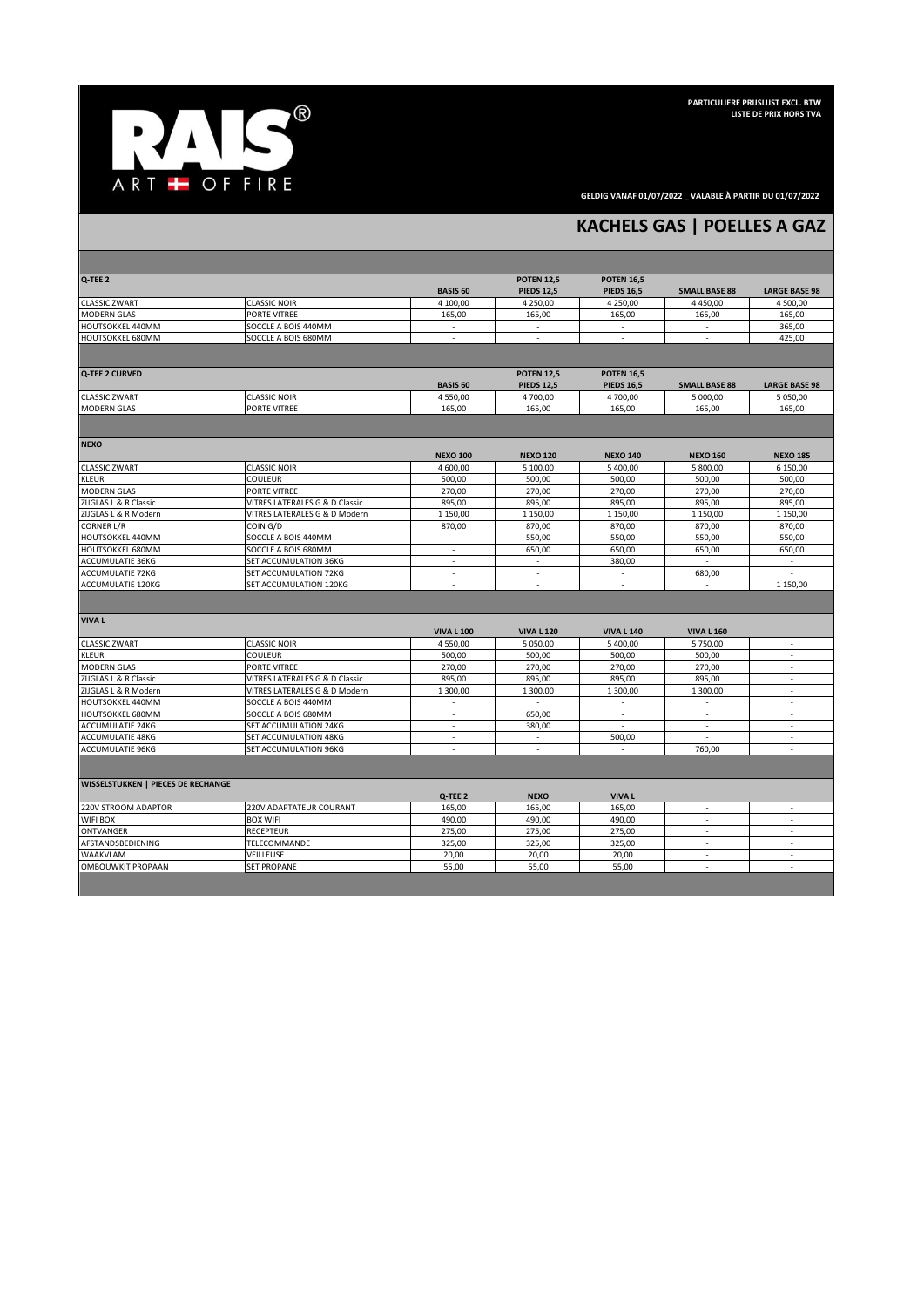

**GELDIG VANAF 01/07/2022 \_ VALABLE À PARTIR DU 01/07/2022** 

### **INBOUW GAS | FOYER A GAZ**

| <b>VISIO 70</b>                           |                           |              | <b>HOEK L/R</b> | 3 ZUDIG        |               |                          |
|-------------------------------------------|---------------------------|--------------|-----------------|----------------|---------------|--------------------------|
|                                           |                           | <b>FRONT</b> | COIN G/D        | <b>3 FACES</b> | <b>TUNNEL</b> | <b>ROOM DIVIDER</b>      |
| <b>VISIO 70</b>                           | <b>VISIO 70</b>           | 5 200,00     | 5 200,00        | 5 300,00       | 5 900,00      | 5 850.00                 |
| KADER ZWART 4 ZIJDIG*                     | <b>CADRE NOIR 4 COTES</b> | 350.00       | 400,00          | 500.00         | 550,00        | 600.00                   |
| KADER INOX 4 ZIJDIG*                      | <b>CADRE RVS 4 COTES</b>  | 400,00       | 450,00          | 550.00         | 700,00        | 650,00                   |
| <b>SET POTEN</b>                          | <b>SET DE PIEDS</b>       | incl.        | incl.           | incl.          | incl.         | incl.                    |
| <b>ONTSPIEGELD GLAS</b>                   | <b>VITRE ANTI-REFLETS</b> | 400,00       | 650,00          | 950.00         | 850,00        | 850.00                   |
| * verplichte optie / option obligatoire   |                           |              |                 |                |               |                          |
| <b>VISIO 90</b>                           |                           |              | <b>HOEK L/R</b> | 3 ZIJDIG       |               |                          |
|                                           |                           | <b>FRONT</b> | COIN G/D        | <b>3 FACES</b> | <b>TUNNEL</b> | <b>ROOM DIVIDER</b>      |
| <b>VISIO 90</b>                           | <b>VISIO 90</b>           | 5 350.00     | 5 350,00        | 5 350.00       | 6 150.00      | 6 050.00                 |
| KADER ZWART 4 ZIJDIG*                     | <b>CADRE NOIR 4 COTES</b> | 400.00       | 450,00          | 500.00         | 650.00        | 600.00                   |
| KADER INOX 4 ZUDIG*                       | <b>CADRE RVS 4 COTES</b>  | 450,00       | 500,00          | 600,00         | 700,00        | 750,00                   |
| <b>SET POTEN</b>                          | <b>SET DE PIEDS</b>       | incl.        | incl.           | incl.          | incl.         | incl.                    |
| <b>ONTSPIEGELD GLAS</b>                   | <b>VITRE ANTI-REFLETS</b> | 750,00       | 1 050,00        | 1 350,00       | 1 400,00      | 1 3 5 0 , 0 0            |
| * verplichte optie / option obligatoire   |                           |              |                 |                |               |                          |
| <b>VISIO 160</b>                          |                           |              | <b>HOEK L/R</b> | 3 ZUDIG        |               |                          |
|                                           |                           | <b>FRONT</b> | COIN G/D        | 3 FACES        |               |                          |
| <b>VISIO 160</b>                          | <b>VISIO 160</b>          | 6 800.00     | 6 900,00        | 7 000.00       |               |                          |
| KADER ZWART 4 ZIJDIG*                     | <b>CADRE NOIR 4 COTES</b> | 500,00       | 550,00          | 600,00         |               | ٠                        |
| KADER INOX 4 ZUDIG*                       | <b>CADRE RVS 4 COTES</b>  | 550.00       | 650,00          | 700.00         | ٠             | $\overline{a}$           |
| <b>SET POTEN</b>                          | <b>SET DE PIEDS</b>       | incl.        | incl.           | incl.          |               | $\overline{\phantom{a}}$ |
| <b>ONTSPIEGELD GLAS</b>                   | <b>VITRE ANTI-REFLETS</b> | 1 000,00     | 1 350,00        | 1 600,00       | ٠             | $\overline{\phantom{a}}$ |
| * verplichte optie / option obligatoire   |                           |              |                 |                |               |                          |
| <b>WISSELSTUKKEN   PIECES DE RECHANGE</b> |                           |              |                 |                |               |                          |
|                                           |                           | Q-TEE 2      | <b>NEXO</b>     | <b>VIVAL</b>   | <b>VISIO</b>  |                          |
| 220V STROOM ADAPTOR                       | 220V ADAPTATEUR COURANT   | 165.00       | 165.00          | 165.00         | 165.00        | $\overline{\phantom{a}}$ |
| WIFI BOX                                  | <b>BOX WIFI</b>           | 490,00       | 490,00          | 490.00         | 490,00        | $\overline{\phantom{a}}$ |
| ONTVANGER                                 | <b>RECEPTEUR</b>          | 275,00       | 275,00          | 275.00         | 275,00        |                          |
| AFSTANDSBEDIENING                         | TELECOMMANDE              | 325,00       | 325,00          | 325,00         | 325,00        |                          |
| WAAKVLAM                                  | VEILLEUSE                 | 20.00        | 20.00           | 20.00          | 20.00         |                          |